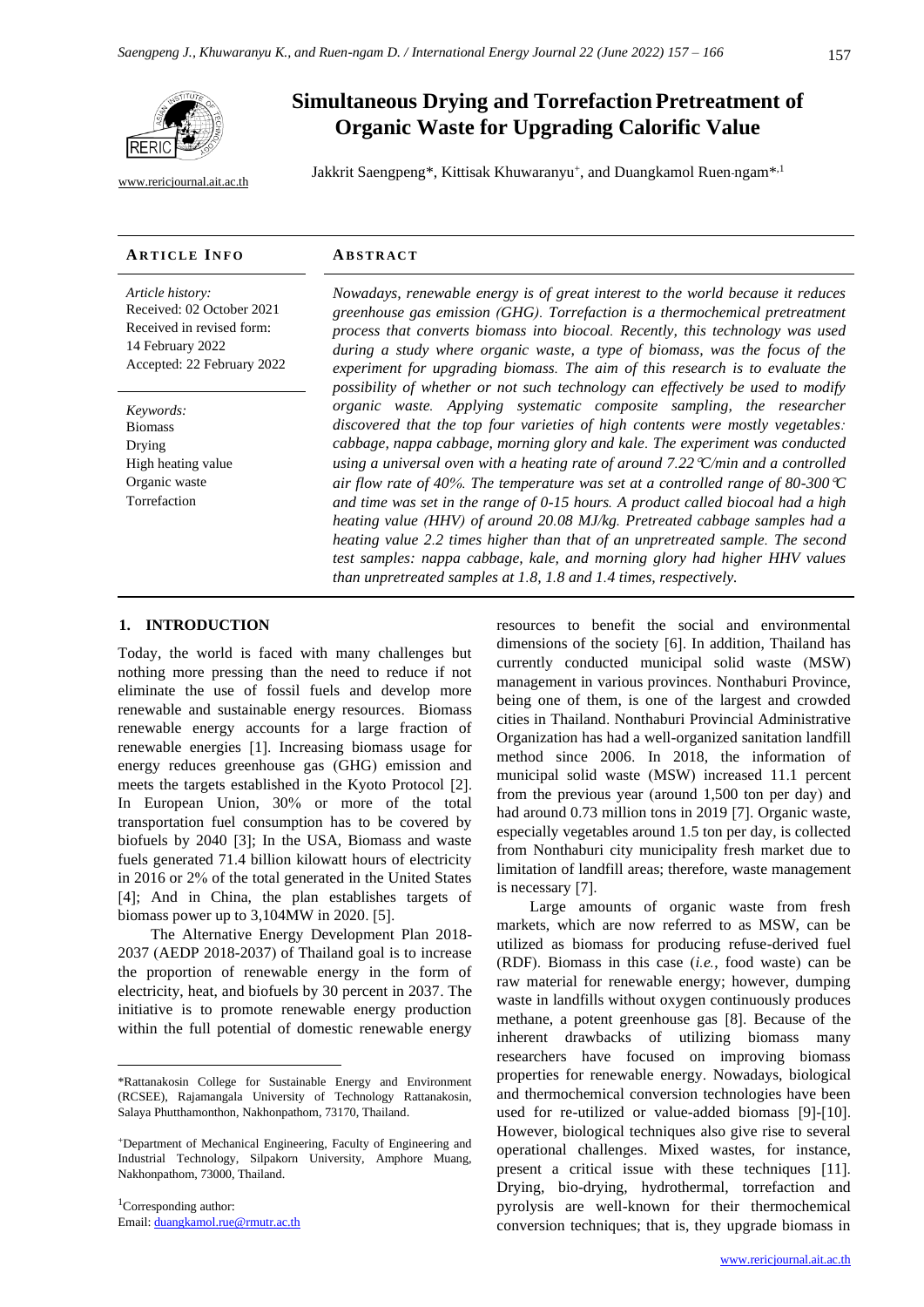forms of energy efficiency, generation of value-added products, and improve pollution control. High contents of moisture in organic waste makes low calorific value and contributes to the wet material for RDF especially organic waste. Therefore, it is necessary to remove moisture and increase calorific value by employing torrefaction technology such as similar work had done [11]-[17]. Because of increasing of torrefied temperature enhanced the degradation of hemicellulose, lignocellulose, cellulose and lignin. The obtained product is called torrefied biomass or biocoal. Surprisingly, little discussion has been devoted to the issue of organic waste as a solid fuel. Hitherto, no data has been published regarding the torrefaction of organic waste. Vegetable is one of organic waste, might be alternative biomass as will see in this research. Moreover, no particular study was observed so far which considered the heat treatment experiment of organic waste. Most information regarding the torrefaction of organic waste remains to be studied.

This research aims to examine simultaneous drying and torrefying pretreatment for increasing calorific value of organic waste by using universal oven. To provide a deep insight into the technique, this study is intended to investigate the effects of torrefaction temperature and residence time upon the properties of various types of organic waste as a solid fuel.

# **2. METHODOLOGY**

#### *2.1 Raw Material and Preparation*

One ton and a half of organic waste was obtained from Nonthaburi city municipality fresh market per day that was presented as raw materials. Organic waste composition was determined by systematic sampling from Nonthaburi city municipality fresh market, Nonthaburi province, Thailand. Nonthaburi fresh market has large amounts of fresh organic waste, about 1.5 ton/day. Figure 1 shows organic waste composition.



**Fig. 1. Organic waste composition by systematic sampling from Nonthaburi city municipality fresh market, Thailand.**

# *2.2 Experimental Procedure*

The procedure used fresh cut samples of size  $1\times1$ cm. $\pm$ 0.17 $\times$ 0.24 cm for size control and then weighed 5 g per each sample and placed them in aluminium bowls*.*  Drying for moisture removal and torrefaction process were conducted by using Universal oven (UF55, Memmert, Germany). Effect of material size was done at size of  $1\times1$ ,  $2\times2$  and  $3\times3$  cm $\times$ cm. Time and temperature were controlled at 1, 3, 5, 10 and 15 hours and 80, 105, 150, 200 and  $300^{\circ}$ C, respectively. Electric heat was used as energy source with heating rate around 7*.*22C*/*min. Forced*-*air circulation in the oven was controlled at 40*%* air flow rate by air turbine without air flow in or out of the oven *(*0*%* flap*).*

#### *2.3 Product Characterization*

To observe the effect of torrefaction conditions on fuel properties of torrefied biomass, proximate analysis, calorific value, surface morphology and chemical functional groups were analyzed. Moisture was analyzed

according to American Society for Testing and Materials Methods (ASTM E 871-82) [18] by using Universal ovens (UF55, Memmert, Germany). Volatile component was analyzed according to American Society for Testing and Materials Methods (ASTM E-872) [19]. Ash was analyzed according to American Society for Testing and Materials Methods (ASTM D 1102) [20]. Fixed carbon (FC) was calculated with the following equation:

$$
FC = 1-M-VM-ASH \tag{1}
$$

where M, VM, and ASH stand for moisture, volatile matter, and ash content, respectively. Fiber analysis, fiber contents, cellulose, hemicellulose and lignin contents were analyzed according to AOAC (AOAC Official Method 2002.04, 2016 [21], AOAC Official Method 973.18, 2016 [22] and AOAC Official Method 973.18, 2016 [22]), respectively. C H O N S analysis were analyzed according to methods of ISO 16948:2015 with CHNS/O Analyzer with FlashSmart model, Thermo Scientific (Thermo Quest). Calorific value (high heating value, HHV) of torrefied biomass was analyzed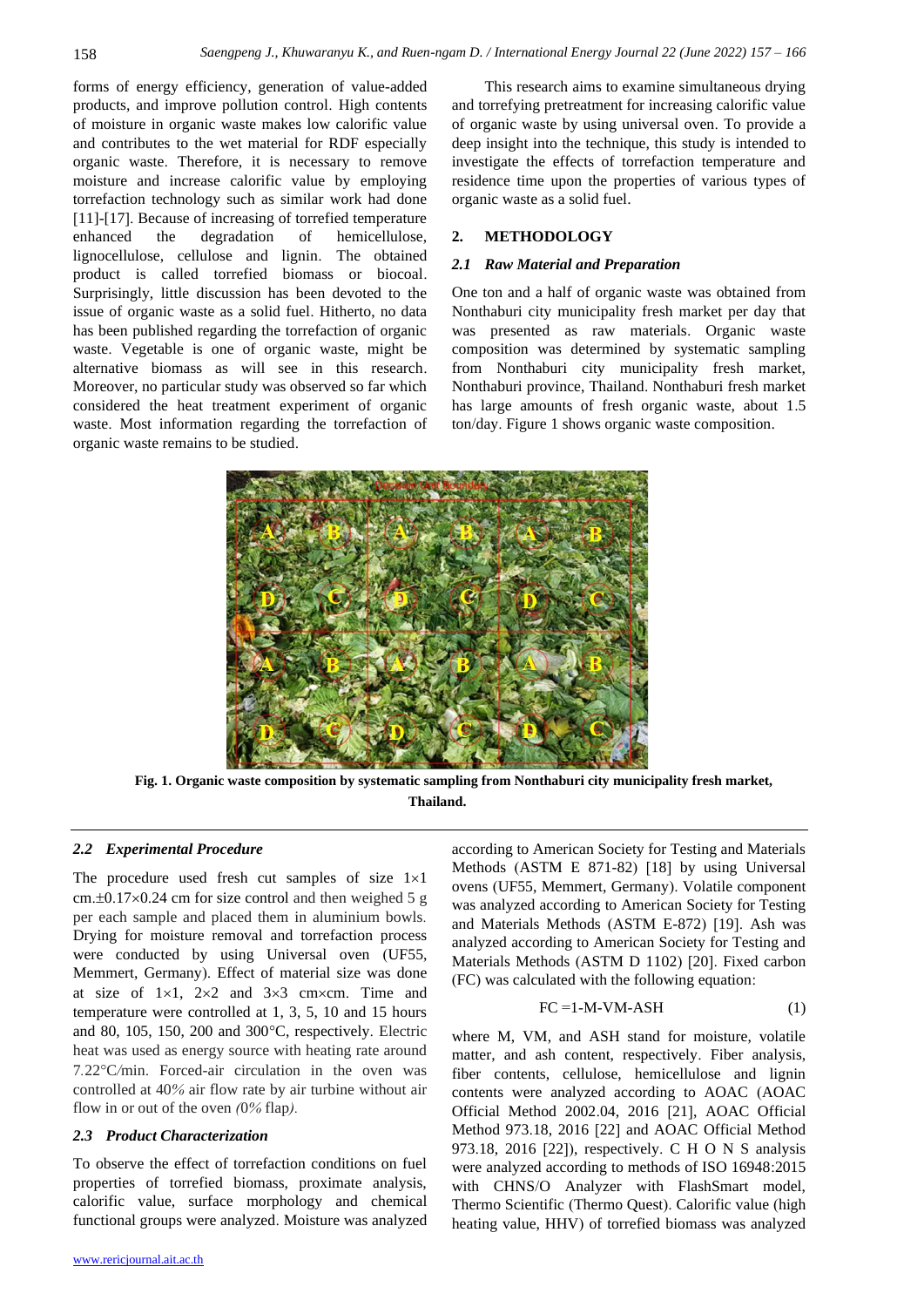using 1341 plain jacket bomb calorimeter, Parr®, USA in accordance with ASTM E 711 Method [23]. Surface morphology of torrefied biomass was analyzed by scanning electron microscopy (SEM), Quanta450W, FEI, USA and processed with xT microscope control software. Surface chemical functional groups were determined by FTIT Spectrometer, (Spectrum Two, UATR Two, Perkin Elmer®, USA) with The Spectrum 10™ software. Thermogravimetric Analyzer (TGA) was analyzed by Pyris 1, Perkin Elmer®, USA.

# *2.4 Calculation*

Removed moisture, mass yield (Ymass), energy yield (Yenergy) and enhancement (Eenergy) were calculated according to Equations (2)-(5). Dimension of removed moisture percentage were based on fresh weight or called wet basis and calculated according to equation;

%Removed moisture

$$
= \left(\frac{\text{weight before drying} - \text{weight after drying}}{\text{weight before drying}}\right) \tag{2}
$$

$$
Y_{mass} = \frac{m_{torrefied\ char}}{m_{raw\ biomass}}\tag{3}
$$

$$
Y_{energy} = Y_{mass} \left(\frac{HHV_{torrefield\ char}}{HHV_{raw\ biomass}}\right)
$$
 (4)

$$
E_{energy} = \frac{HHV_{torrefied\ char}}{HHV_{raw\ biomass}}\tag{5}
$$

where *mtorrefied char* and *mraw biomass* in Equation (3) represented the mass of the torrefied char and the mass of raw biomass at the initial time (g), respectively. *HHVtorrefied char* and *HHVraw biomass* in Equations (4) and (5) signified the higher heating value of the torrefied biomass and raw biomass (MJ/kg), respectively. Remark here: raw biomass is referred as biomass after drying at 105 °C 1 h. For each condition was repeated three times.

### **3. RESULTS AND DISCUSSION**

#### *3.1 Composite Sampling*

Organic waste composition was done by systematic sampling method as shown in Figure 1. Composition of organic waste was done systematically by composite sampling [24] from 1.5 ton of organic waste from Nonthaburi city municipality fresh market. Firstly, unit boundary was set and then divided into six sections. In each section divided into 4 sections, A, B, C and D and more dividend to twelve subsections. Proportion of each

type of organic under subsections was evaluated and calculated in from of volumetric percentage. Top four varieties, cabbage, nappa cabbage, morning glory and kale were found in high contents and selected as raw materials. Cabbage has the highest content in organic waste (56.25% by volume). Nappa cabbage was second in row (22.40%). Morning glory (6.42%) and kale (4.17%) were the third and fourth, respectively. The rest was around 10.76% consisting of false pak choi, basil, pumpkin and banana blossom.

### *3.2 Characteristics of Organic Waste*

Nappa cabbage, morning glory and kale had portion of stalk and leaf. The ratio of stalk and leaf of Nappa cabbage, morning glory and kale by weight were 59:41, 71:29 and 65:35, respectively. Properties of each proportion are provided in Table 1. Radish was also selected and investigated because of difference in morphology. All varieties had moisture more than 90%. Stalk had higher moisture content than leaf. The HHV of cabbage was higher value than morning glory around 18.64% and higher than kale and radish around 11.41%. Leaf of all four varieties, kale, morning glory and nappa cabbage had higher heating value than stalk about 21%, 38% and 17%, respectively. This basic information is useful for certain heating value requirement. The HHV of organic waste can be calculated by using heating value of each portion according to equation:

$$
HHV = \left(HHV \times \left(\frac{\%weight \ of \ stalk}{100}\right)\right) + \left(HHV \times \left(\frac{\%weight \ of \ leaf}{100}\right)\right)
$$
\n
$$
\times \left(\frac{\%weight \ of \ leaf}{100}\right)\right)
$$
\n(6)

This equation calculated heating value of nappa cabbage, kale and morning glory at treating temperature at 105C and found the error data from this equation compared to exacted value around 4.12%. TGA analysis of organic waste was shown in Figure 2. Weight loss was sharply decreased at lower temperature around 200°C and gradually decreased to around temperature  $450^{\circ}$ C.

These vegetable samples contain high moisture contents as seen in Table 1. It implied that the process must input large energy for moisture removal. The ratio of energy input to energy output from torrefied biomass was low and inefficient in the biomass energy production. Such energy ratios of cabbage, nappa cabbage, morning glory, kale and radish were -0.021, - 0.082, -0.090, -0.057 and -0.034, respectively.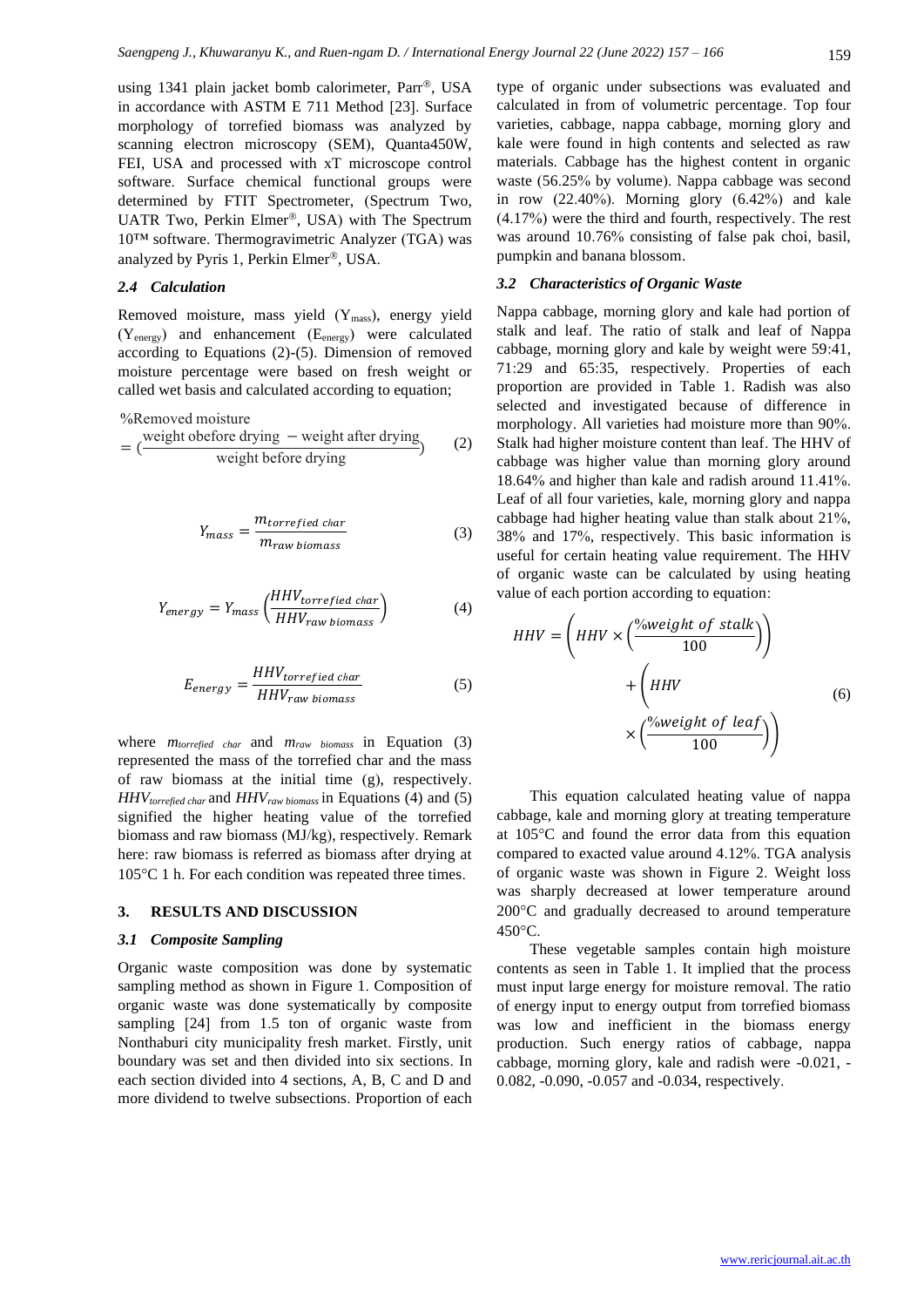

# *3.3 Effect of Size*

Fresh organic waste cannot directly be used as biocoal or RDF in furnace because they cannot be burnt; therefore, they have to remove moisture through drying. Material size has affected drying rates. The removed moisture rate was calculated at slope initial of the curve which presents the highest difference of percentage removed moisture versus time or called the removed moisture rate. Effect of material size on removed moisture at  $80^{\circ}$ C is demonstrated in Figure 3; (a) cabbage (b) nappa cabbage (stalk) and nappa cabbage (leaf) with dimensions Number $\times$ Number = width  $\times$ length (cm.  $\times$ cm.) at 80 $\degree$ C and (c) cabbage at 200 $\degree$ C. Cabbage with smaller material size has higher percentage removed moisture rate than bigger size as the

same trend as nappa cabbage (salk) because of higher surface area. The effect of material size on the percentage removed moisture rate was not found in nappa cabbage (leaf); it might be because of thickness. At 200°C, torrefaction zone, material size did not affect to the percentage of removed moisture rate. However, at higher operating temperature, the percentage removed moisture rate was higher than lower operating temperature (higher value of slope at  $200^{\circ}$ C). Smaller size had higher HHV; however, HHVs showed no significant difference (19.15-19.10 kJ/kg) that contradicted *Peng et al.,* 2012's research [25] with smaller material size in dimension of micrometer can make product with high value of heating value. It might because of too big material size in this research

|                                                |                  |                             |                            | <b>Types</b>               |                        |                  |                  |                  |
|------------------------------------------------|------------------|-----------------------------|----------------------------|----------------------------|------------------------|------------------|------------------|------------------|
| Compositions<br>$(\%wb)$                       | Cabbage          | Nappa<br>cabbage<br>(stalk) | Nappa<br>cabbage<br>(leaf) | Moring<br>glory<br>(stalk) | Moring<br>glory (leaf) | Kale<br>(stalk)  | Kale (leaf)      | Radish           |
| Moisture                                       | $93.33 \pm 0.14$ | $96.46 \pm 0.37$            | $94.43 \pm 0.86$           | $96.22 \pm 0.01$           | $92.03 \pm 0.67$       | $93.56 \pm 0.55$ | $90.04 \pm 0.96$ | $96.01 \pm 0.11$ |
| Ash                                            | $0.82 \pm 0.04$  | $0.47 \pm 0.02$             | $0.67 \pm 0.04$            | $0.85 \pm 0.06$            | $1.02 \pm 0.04$        | $1.17 \pm 0.08$  | $0.76 \pm 0.17$  | $0.44 \pm 0.05$  |
| Fixed carbon                                   | $2.40 \pm 0.23$  | $2.30 \pm 0.21$             | $4.30 \pm 0.55$            | $2.20 \pm 0.70$            | $5.09 \pm 0.21$        | $5.19 \pm 0.63$  | $8.57 \pm 0.96$  | $3.07 \pm 0.28$  |
| Volatile<br>component                          | $1.10 \pm 0.05$  | 0.37                        | $1.71 \pm 0.21$            | 1.41                       | $0.85 \pm 0.17$        | 1.39             | $0.38 \pm 0.00$  | $0.48 \pm 0.11$  |
| <b>Ultimate</b><br>analysis (% as<br>received) |                  |                             |                            |                            |                        |                  |                  |                  |
| $\mathcal{C}$                                  | $38.89 + 0.80$   |                             | $37.03 + 1.44$             |                            | $38.73 \pm 2.79$       | $37.52 + 0.67$   |                  | $39.05 \pm 0.25$ |
| H                                              | $5.50 \pm 0.13$  |                             | $5.47 \pm 0.41$            |                            | $5.31 \pm 0.49$        | $5.40 \pm 0.41$  |                  | $6.03 \pm 0.16$  |
| N                                              | $3.49 + 0.01$    |                             | $4.11 \pm 0.88$            |                            | $5.23 \pm 0.63$        |                  | $3.61 \pm 0.50$  | $1.44 \pm 0.16$  |
| $\Omega$                                       | $37.61 \pm 1.41$ |                             | $42.76 \pm 1.96$           |                            | $35.98 \pm 0.01$       |                  | $42.70 \pm 2.55$ | $43.37 \pm 0.40$ |
| S                                              | $1.26 \pm 0.19$  |                             | $1.16 \pm 0.04$            |                            | $1.04 \pm 0.15$        | $0.88 \pm 0.01$  |                  | $0.81 \pm 0.08$  |
| Fiber analysis<br>$(\%)$                       |                  |                             |                            |                            |                        |                  |                  |                  |
| Cellulose                                      | $2.42 \pm 0.06$  | $0.75 \pm 0.1$              |                            | $5.92 \pm 0.14$            |                        | $1.63 \pm 0.04$  |                  | $0.56 \pm 0.01$  |
| Hemicellulose                                  | $2.02 \pm 0.03$  | $0.66 \pm 0.01$             |                            | $7.69 \pm 0.16$            |                        | $0.70 \pm 0.01$  |                  | $0.19 \pm 0.02$  |
| Lignin                                         | $0.70 \pm 0.01$  |                             | $0.39 \pm 0.00$            |                            | $4.31 \pm 0.06$        | $0.38 \pm 0.01$  |                  | $0.15 \pm 0.00$  |
| $HHV$ (MJ/kg)<br>(as-dried)                    | 16.85            | 13.53                       | 16.37                      | 11.64                      | 18.78                  | 13.71            | 17.35            | 14.87            |

|  | Table 1. Characteristics of organic waste. |  |  |  |
|--|--------------------------------------------|--|--|--|
|--|--------------------------------------------|--|--|--|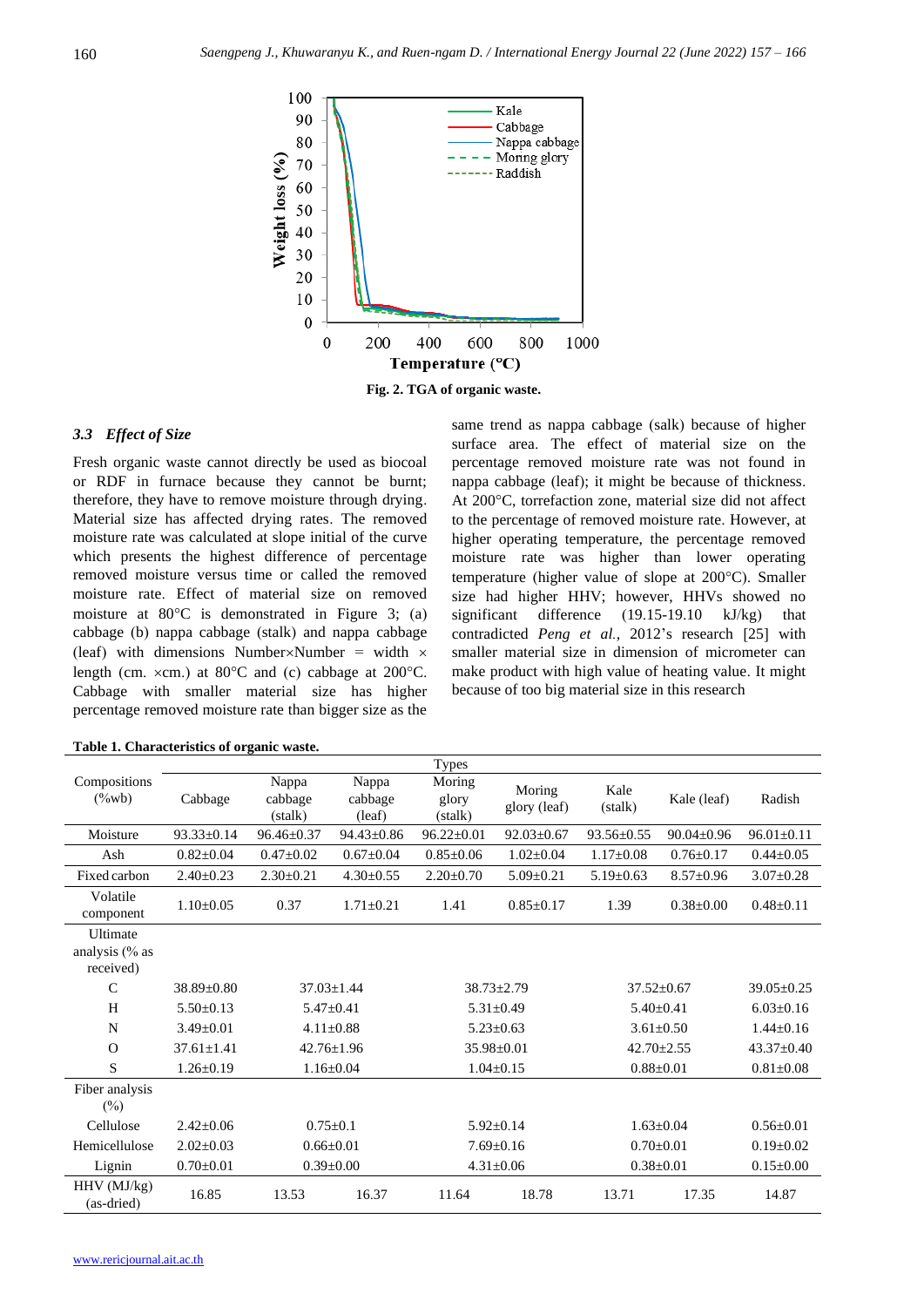

Fig. 3. Effect of material size on removed moisture (a) cabbage at 80°C (b) nappa cabbage (stalk) and nappa cabbage (leaf) **with dimensions NumberNumber** *=* **widthlength** *(***cm***.***cm***.*) **at 80C (c) cabbage at 200C**.



**Fig***.***4. Effect of drying time at (a) 80C and (b) 105C of various organic waste varieties.**

# *3.4 Effect of Time*

Organic waste composes of biological structure, cellulose, hemicellulose and lignin. When fresh leaf of vegetable was placed at high temperature, it shrank along the vein whereas stalk shrank along the radius and decreased in size. Because unbound water is initially removed, bound water comes out from vegetable cell surface. Longer proceeding times changed the color of the surface to brown because of browning effect and burning. Consequently, increasing the drying time enhances the browning effect. Browning is most noticeable among white radishes. Effect of drying time at 80C and 105C demonstrates in Figure 4. The percentage of removed moisture rate is at its highest at the initial stage of the operation; then it flattens out around drying time of 3 hours. At higher drying temperature of  $105^{\circ}$ C in Figure 4 (b), the highest of removed moisture rate occurs in shorter time (only 1 hour) compared to  $80^{\circ}$ C in Figure 4 (a). Simultaneous removed moisture process and torrefaction process of cabbage at  $150^{\circ}$ C from 1 hour to 3 hours can increase HHV products from 13.86 to 17.06 MJ/kg (increasing around 23%). As a result, the moisture was constant while HHV remained the same. However, the HHVs were not significantly different because the operating condition was proceeded under 40% airflow rate which had contacted to remain oxygen that might be affected to HHVs.

# *3.5 Effect of Temperature*

Drying temperature effect on physical appearance of biocoal is illustrated in Figure 5. Increasing in drying temperature enhanced brown and black color and powdered biocoal. These changes can engender several reactions: the decomposition of cellulose, the crosslinking cooperating with condensation reactions, the enzyme-mediated (Maillard) reactions and the oxidation reaction [26]. Effect of drying temperature on percentages of removed moisture is shown in Figure 6. The increase in drying temperature increases the percentage of removed moisture. At higher temperatures than  $105^{\circ}$ C for 1 hour, the percentage of removed moisture is constant and can remove moisture more than 74%. The highest percentage value of removed moisture gets around 98.1% (morning glory (stalk)). Increase temperatures from 80 to  $105^{\circ}$ C increases HHV of biocoal. The highest HHV is found at  $300^{\circ}$ C (20.08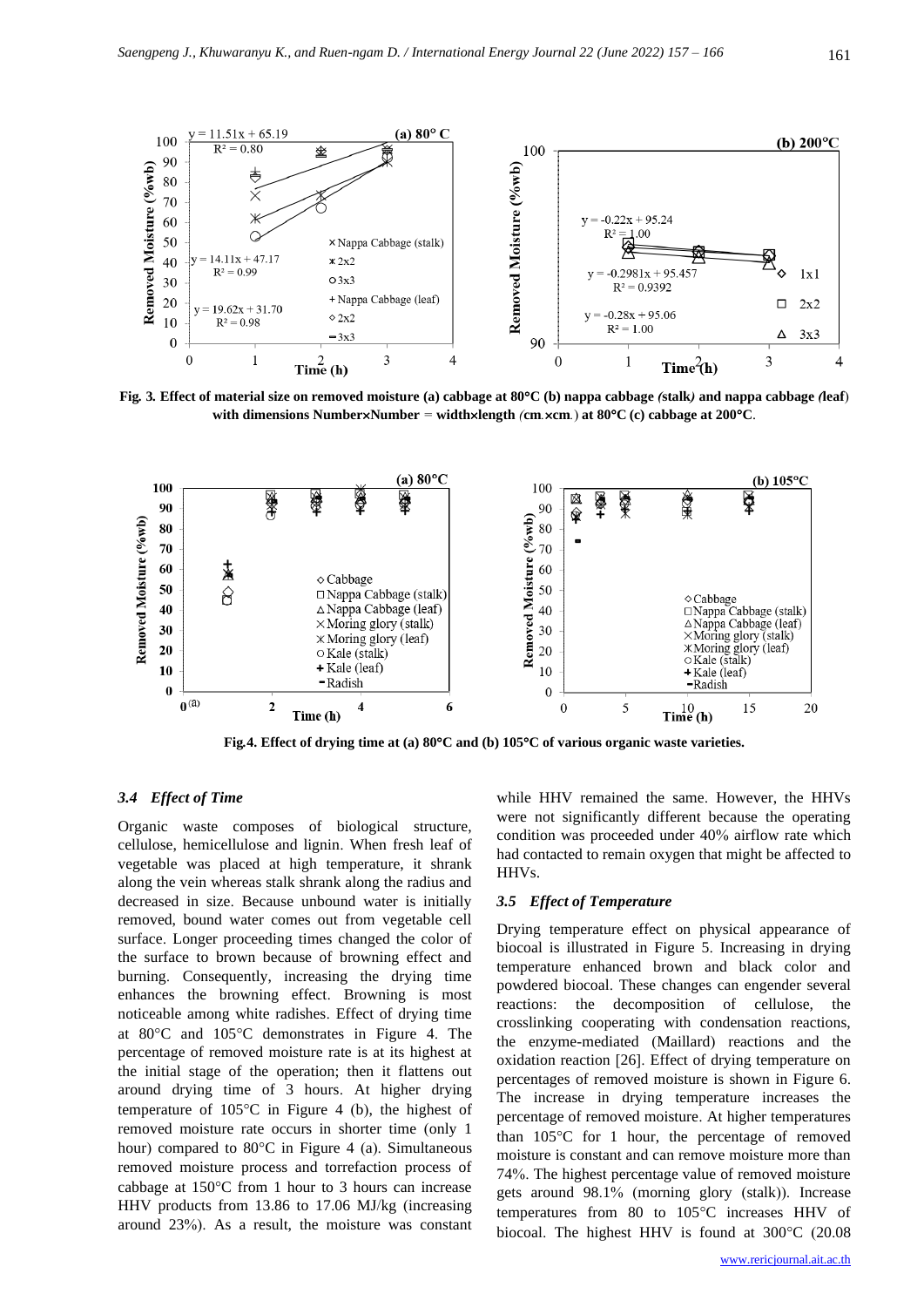MJ/kg); however, in the drying process, biocoal might have lower HHV because of the burning effect of oxygen. When compared to raw biomass, an increment in HHV of 85.30% after simultaneous drying and torrefying. Remarking here that organic waste at operating temperature lower than  $80^{\circ}$ C for 1 hour was

still wet and could not ignite in the explosive calorie meter. Operating higher than  $80^{\circ}$ C or longer time than 1 hour can make organic waste dry and remove microorganism. The results found were the same in all varieties of organic waste.



**Fig. 5. Physical appearance of cabbage at various temperatures; (a) 80C (b) 105C (c) 150C (d) 200C (e) 300C at 15 hours drying time**.



**Fig***.* **6. Effect of drying temperature at 1 hour drying time**.

For other important parameters, as in mass yield  $(Y_{\text{mass}})$ , energy yield  $(Y_{\text{energy}})$  and enhancement factor (Eenergy), which some research called high heating value ratio (HHV ratio) and energy density (Yenergy density) [16- 17], were used for pretreatment evaluation. Results of Ymass, Yenergy and enhancement factor of cabbage are shown in Figures 7, 8, and 9, respectively.  $Y_{\text{mass}}$  at various temperature and time of cabbage was constant in range of drying zone  $(80-150^{\circ}\text{C})$  then increased continuously to  $200^{\circ}$ C (the highest at 1- and 3-hours drying time). In range of torrefaction zone (200- 300 $^{\circ}$ C), mass yield decreased continuously as the same as Nitipong *et al.,* 2020 [16] because of biomass changed to char structure whereas mass yield of nappa cabbage, morning glory and kale were continuously decreasing all along both drying and torrefaction zones. Yenergy of cabbage was constant in range of drying zone (80- 150 $\degree$ C) (the highest at 200 $\degree$ C 1 hour) and decreased continuously from 200 to  $300^{\circ}$ C. The results of other organic waste varieties found the same except kale. Energy of cabbage is shown in Figure 9, decreasing in drying zone then increasing in torrefaction zone. The results found the same in nappa cabbage except morning glory and kale at 10- and 15-hours drying time. After biomass preparation, burnt calorie and found hard solid of slag at operating temperature was lower than  $200^{\circ}$ C. However, at higher temperature than  $200^{\circ}$ C, there was ash in the crucible. Morning glory had larger amount of slag than other types. The results found the same in previous research that contained inorganic residue [9], [26].

Figure 10 FTIR results of nappa cabbage products, which were treated at various temperatures, was demonstrated at torrefied time of 5 hours. The increasing of torrefied temperature enhanced the degradation of hemicellulose, cellulose and lignin [9], [28]. Moreover, thermal can degraded hemicellulose, cellulose and lignin [29]. For torrefied temperature higher than  $150^{\circ}$ C, FTIR peaks of hemicellulose and cellulose had obviously disappeared. Moreover, increasing temperature removed moisture – stemming from the depletion of hemicellulose – made cell dense of carbon and became smoother after torrefaction [9], [16], [28] as shown in SEM images, Figure 11.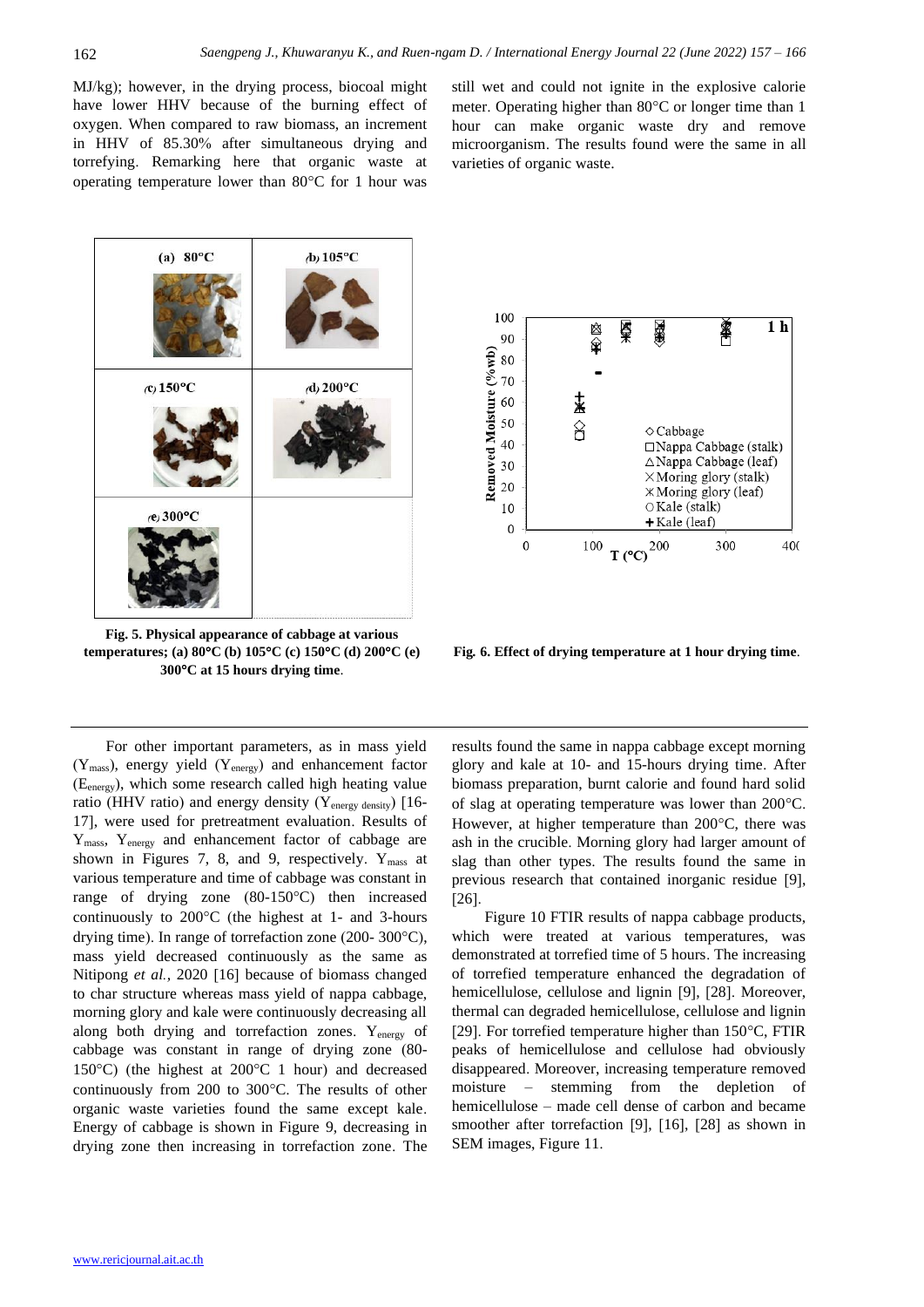



**Fig***.* **9***.* **Effect of torrefaction temperature on enhancement factor at various torrefaction times**.



**Fig***.* **7***.* **Effect of torrefaction temperature on the mass yield**. **Fig. 8. Effect of torrefaction temperature on energy yield**.



**Fig. 10***.* **FTIR of torrefied nappa cabbage at various torrefaction temperatures at 5 hours.**



Fig. 11. Effect of temperature on SEM of cabbage at (a) unpretreated sample (b) 80°C (c) 105°C (d) 200°C (e) 300°C at 5 **hours**.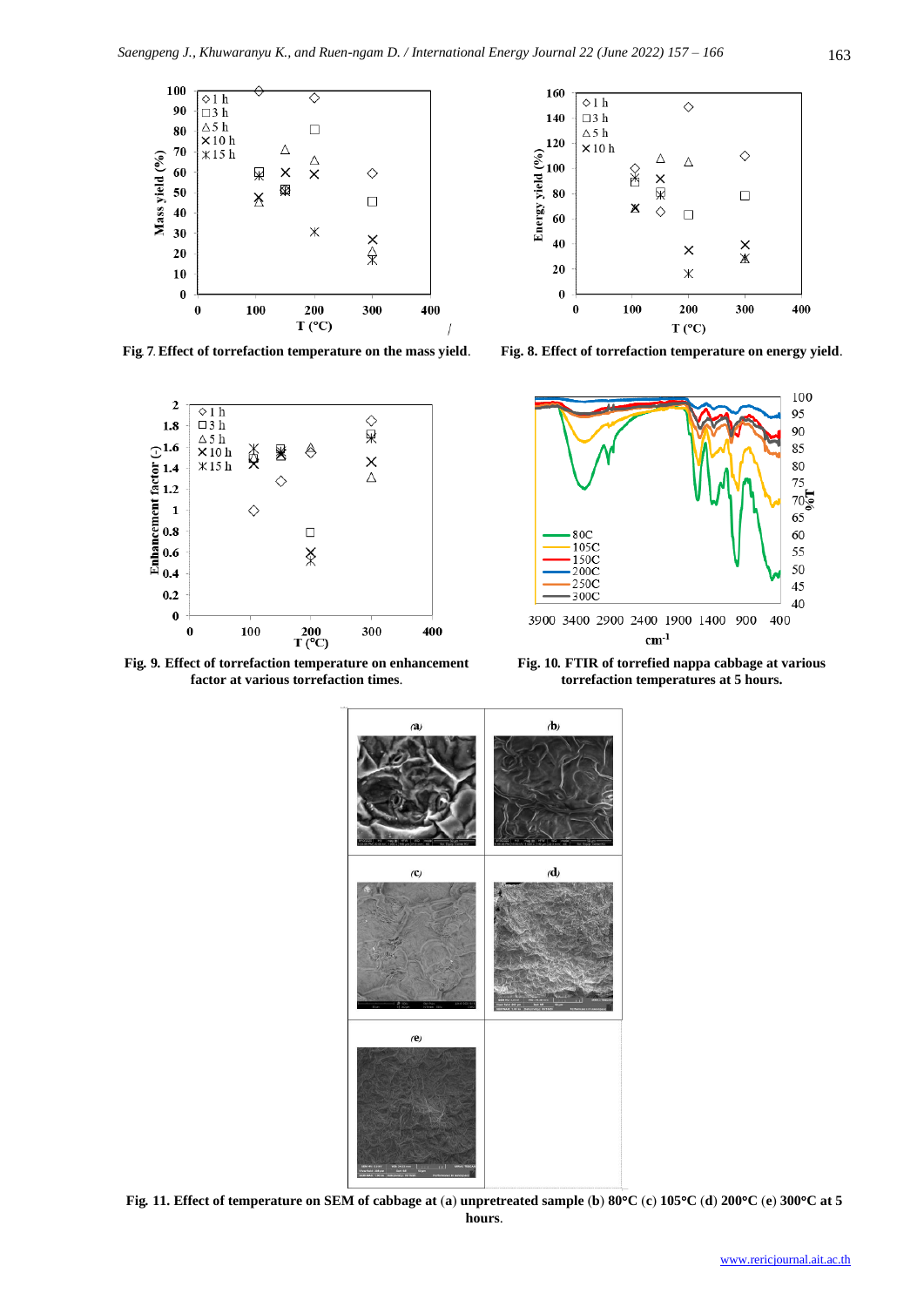

**Fig***.* **12. Van Kreveden diagram for comparison with different fossil fuels [31] and organic wastes [32]-[34].**

#### *3.6 Specific Energy Consumption*

High operating temperature increased power use and the specific energy consumption (SEC) of organic waste during the process which expressed in Wh/kg of product as revealed in Equation (7): 1 hour  $105^{\circ}$ C SEC = 3.31 (661.69 Wh) and 1 hour 300 °C SEC = 6.43 (1,285.57) Wh). The energy provides to biomass:

$$
SEC = \frac{E}{m_{bio\ char}}\tag{7}
$$

where *E* is energy used for torrefaction and *mbio* coal is weight of biocoal product.

#### *3.7 Calorific Value Comparison*

The calorific value of torrefied biocoal product was in the same range of general torrefied biomass by HHV in range 16-29 MJ/kg whereas coal has HHV around 25-35 MJ/kg [9], [26]. Biocoal product has high HHV than biomass, sugarcane, soybean, corn, rice, sorghum and sunflower [30]. However, biocoal product was lower HHV than torrefied bagasse (24.01 MJ/kg) [17] around 19%.

## *3.8 CHO Analysis*

Amount of C H O obtained from this research was in range of fossil as seen in Figure 12. Drying zone can decrease H and O content in organic waste and torrefaction zone, thermal treatment can degrade hemicellulose, cellulose and lignin [29].

# **4. CONCLUSION**

Thermochemical pretreatment, by using drying and torrefaction technology, can upgrade organic waste by increasing high heating value (HHV). Product called coal had HHV at the highest value around 20.08 MJ/kg. Top four varieties as in cabbage, nappa cabbage, morning glory and kale were found in high contents from Nonthaburi city municipality fresh market, Thailand. This research used many parameters: mass

yield  $(Y_{mass})$ , energy yield  $(Y_{energy})$  and enhancement factor (E) and chemical structure of biocoal and each operating condition was analyzed by FTIR and SEM. The results linked well to other types of biomass in previous research. The suitable torrefaction condition of cabbage was  $300^{\circ}$ C for 1 hour; nappa cabbage was around  $300^{\circ}$ C for 1-5 hours; morning glory was around  $300^{\circ}$ C for 1-5 hours and kale was  $300^{\circ}$ C at 3 hours. This research has shown that organic waste can be treated or modified by drying and torrefaction technology.

#### **ACKNOWLEDGEMENT**

The authors gratefully acknowledge the Power Development Fund for sustainable community development from office the Energy Regulatory Commission, Ministry of Energy, Thailand for financial support and Laboratory of Innovation Fuels and Energy (LIFE), Department of Mechanical Engineering, Faculty of Engineering and Industrial Technology, Sipakorn University, Sanam Chandra Palace Campus**.**

#### **REFERENCES**

- [1] International Energy Agency. World Energy Outlook. 2007.
- [2] United Nations (UN). 1998. Kyoto protocol to the United Nations framework convention on climate change, Retrieved 3 August 2021 from the World Wide Web:

[http://unfccc.int/resource/docs/convkp/kpeng.pdf.](http://unfccc.int/resource/docs/convkp/kpeng.pdf)

- [3] Zwart R.W.R. , Boerrigter H., van der Drift A., 2006. The impact of biomass pretreatment on the feasibility of overseas biomass conversion to Fischer-Tropsch products. *Energy Fuels* 20: 2192- 7.
- [4] U.S. Energy Information Administration. 2017. Today in energy, Biomass and waste fuels made up 2% of total U. S. electricity generation in 2016, Retrieved 31 July 2021 from the World Wide Web: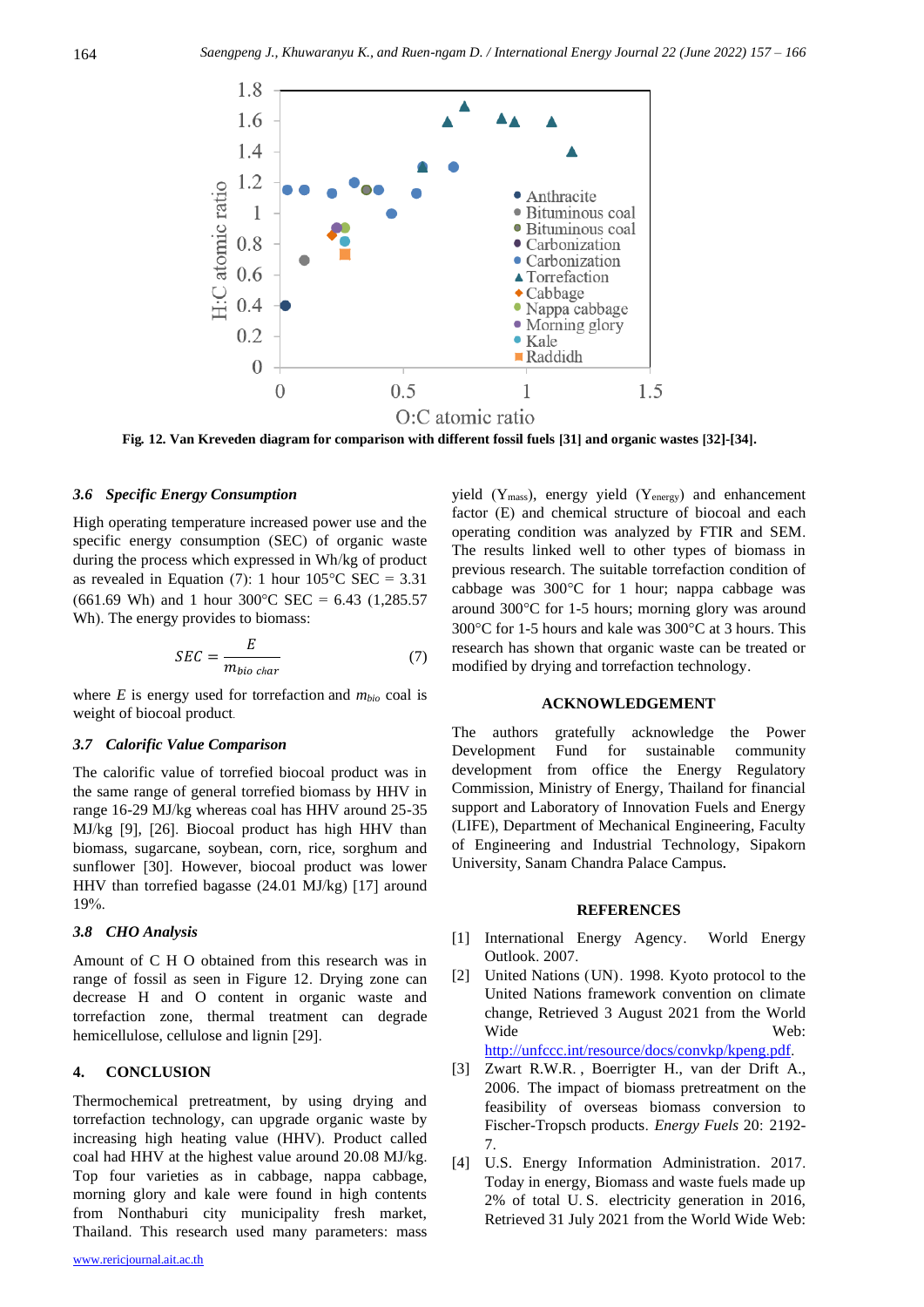[https://www.eia.gov/todayinenergy/detail.php?id=3](https://www.eia.gov/todayinenergy/detail.php?id=33872) [3872.](https://www.eia.gov/todayinenergy/detail.php?id=33872)

- [5] National Development and Reform Commission. Mid-long term development plan for renewable energy 2007. Retrieved 3 August 2021 from the World Wide Web: [https://chinaenergyportal.org/en/.](https://chinaenergyportal.org/en/)
- [6] Energy Policy and Planning Office (EPPO, Ministry of Energy. 2018. *Thai Integrated Energy Blueprint (TIEB), THAILAND: Alternative Energy Development Plan 2018-2037 (AEDP 2018-2037)*. Retrieved 31 July 2021 from the World Wide Web: [https://policy.asiapacificenergy.org/node/4351.](https://policy.asiapacificenergy.org/node/4351)
- [7] Duangkamol R., 2018. Planning and Budget Department, Division of Planning and Budgeting Local Development Plan 2018-2022, review [Online serial], Retrieved July 31 2019 from the World Wide Web: [https://nakornnont.go.th/strategy/detail/64/data.htm](https://nakornnont.go.th/strategy/detail/64/data.html) [l.](https://nakornnont.go.th/strategy/detail/64/data.html)
- [8] Singh D. and S. Yadav. 2021. Evaluation of the physico-chemical development of kitchen food wastes through torrefaction - a biodiversity case study. *Biomass Conversion and Biorefinery* 11: 1353-1362.
- [9] Niu Y., Lv Y., Lei Y., Liu S., Liang Y., Wang D. and Hui S., 2019. Biomass torrefaction: properties, applications, challenges, and economy. *Renewable and Sustainable Energy Reviews* 115: 109395.
- [10] Matsakas L., Gao Q., Jansson S., Rova U., and Christakopoulos P., 2017. Green conversion of municipal solid wastes into fuels and chemicals, Review. *Electronic Journal of Biotechnology* 26: 69–83.
- [11] Poudel J., Ohm T., and Oh S.C., 2015. A study on torrefaction of food waste. *Fuel* 140: 275–281.
- [12] Klinghoffer N.B. and M.J. Castaldi. 2013. Gasification and pyrolysis of municipal solid waste (MSW), waste to energy conversion technology, *Woodhead Publishing Series in Energy* 146–176.
- [13] Mohammad M., Ozbay I., and Durmusoglu E., 2017. Bio-drying of green waste with high moisture content. *Process Safety and Environmental Protection* 111: 420–427
- [14] Basu P., 2010. *Biomass Gasification and Pyrolysis*; Oxford: Elsevier Inc.
- [15] Berge N., Ro K.S., Mao J., Flora J.R.V., Chappell M.A. and Bae S., 2011. Hydrothermal carbonization of municipal waste streams, *Environmental Science and Technology* 45: 5696– 703.
- [16] Soponpongpipat N., Nanetoe S., and Comsawang P., 2020. Thermal degradation of cassava rhizome in thermosyphon-fixed bed torrefaction reactor. *Processes* 8: 267.
- [17] Manatura K., 2020. Inert torrefaction of sugarcane bagasse to improve its fuel properties. *Case Studies in Thermal Engineering* 19: 100623.
- [18] ASTM International, 2013. *Standard method for moisture analysis of particulate wood fuels*; ASTM E 871-82, ASTM International, Pennsylvania, USA.
- [19] ASTM International, 1987. *Standard test method for volatile matter in the analysis of particulate wood fuels* E-872, ASTM International, Pennsylvania, USA
- [20] ASTM International, 2008. *Standard test method for ash in wood*; ASTM D 1102, ASTM International, Pennsylvania, USA.
- [21] AOAC, 2016*. Standard Test Method for Amylasetreated neutral detergent fiber in feeds*, AOAC Official Method 2002. 04, AOAC Office, MD, USA.
- [22] AOAC, 2016. *Standard test method for fiber (acid detergent) and lignin (H2SO4) in animal feed*, AOAC official method 973. 18, AOAC Office, MD, USA
- [23] ASTM International, 2004*. Standard test method for ash in wood*; ASTM E 711, ASTM International, Pennsylvania, USA.
- [24] EPA, 2021. *Test methods for evaluating solid waste*: United States Environmental Protection Agency 1986, Retrieved 31 July 2021 from the World Wide Web[: https://www.epa.gov/hw](https://www.epa.gov/hw-sw846)-sw846.
- [25] Peng J.H., Bi H.T., Sokhansanj S., and Lim J.C., 2012. A study of particle size effect on biomass torrefaction and densification. *Energy Fuels* 26: 3826-3839.
- [26] Chen W., Lin, B., Lin Y., Chu Y., Ubando A.T., Show P.L., Ong H.C., Chang J., Ho S. and Culaba A.B., Pétrissans A., Pétrissans M., 2021. Progress in biomass torrefaction: Principles, applications, and challenges. *Progress in Energy and Combustion Science* 82: 100887.
- [27] Cahyanti M.N., Doddpaneni T.R.K.C. and Kikas T., 2020. Review, Biomass torrefaction: an overview on process parameters, economic and environmental aspects and recent advancements, *Bioresource Technology* 301: 122737.
- [28] Chen W., Lu K., and Tsai C., 2012. An experimental analysis on property and structure variations of agricultural wastes undergoing torrefaction. *Applied Energy* 100: 318–325.
- [29] Singh R.K., Sarkar A., and Chakraborty P.J., 2019. Effect of torrefaction on the physicochemical properties of pigeon pea stalk (Cajanus cajan) and estimation of kinetic parameters. *Renewable Energy* 138: 805-819.
- [30] Morato T., Vaezi M., and Kumar A., 2019. Assessment of energy production potential from agricultural residues in Bolivia. *Renewable and Sustainable Energy Reviews* 102: 14-23.
- [31] Vassilev S.V., Baxter D., Andersen L.K., and Vassieva C.G., 2010. An overview of the chemical composition of biomass. *Fuel* 89: 913-33.
- [32] Nobre C., Vilarinho C., Alves O., Mendes B., and Gonçalves M., 2019. Upgrading of refuse derived fuel through torrefaction and carbonization: Evaluation of RDF char fuel properties. *Energy* 181: 66-76.
- [33] Wilk M., Magdziarz A., Kalemba I., and Gara P., 2016. Carbonisation of wood residue into charcoal during low temperature process. *Renewable Energy* 85: 507-13.